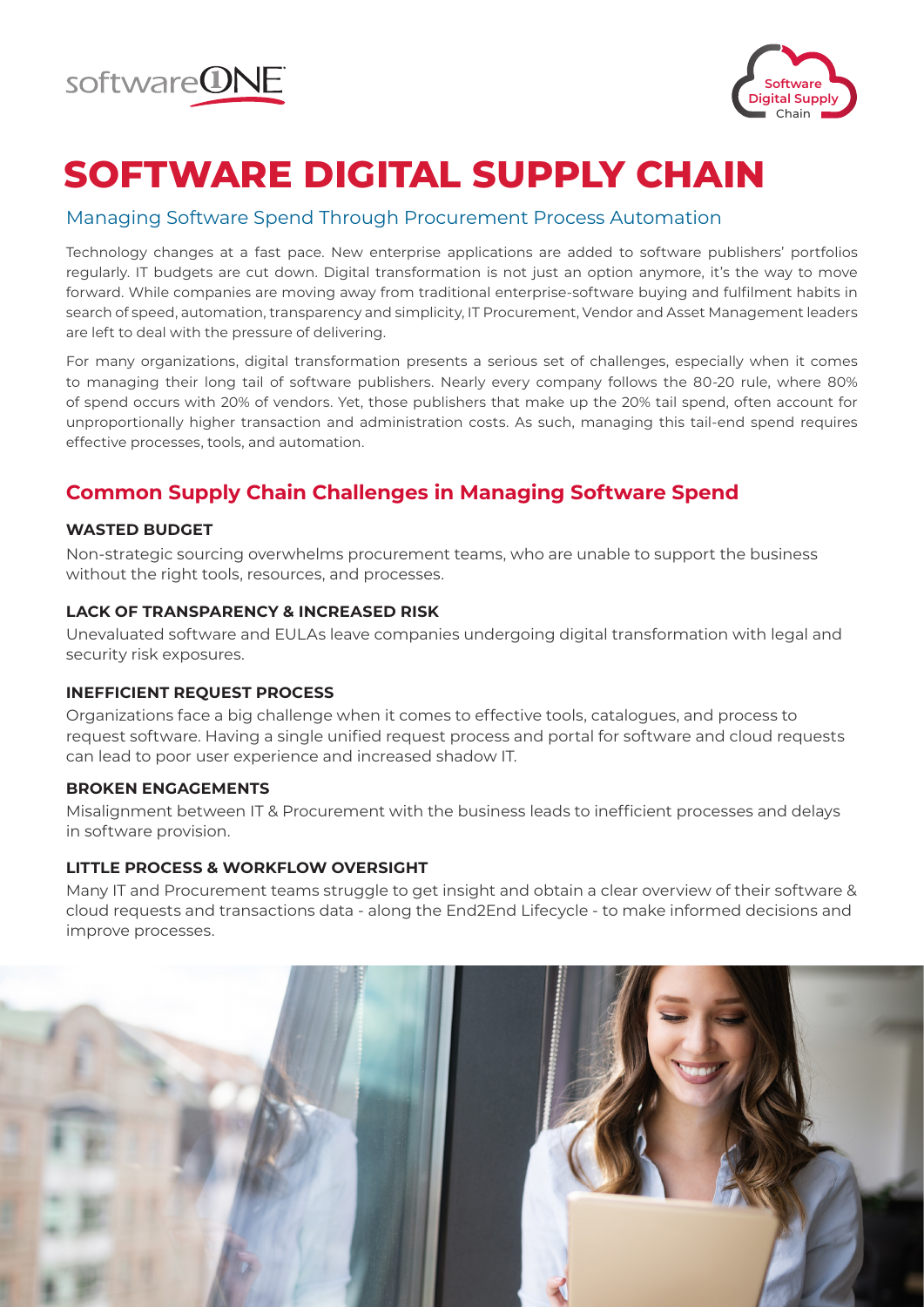



# **SoftwareONE's Software Digital Supply Chain**

IT Procurement functions need to evolve into connected, efficient and digitized operations to address business demands more rapidly and effectively. A software Digital Supply Chain (DSC) is created through a seamless, integrated set of systems and activities across the request, purchase, manage and renewal phases of the software lifecycle and this is the focus of SoftwareONE's DSC Services.

Our DSC services enable accelerated and proactive decision-making in software acquisition and provision, resulting in better user experience and productivity, while improving transparency and optimization of software and cloud spend.